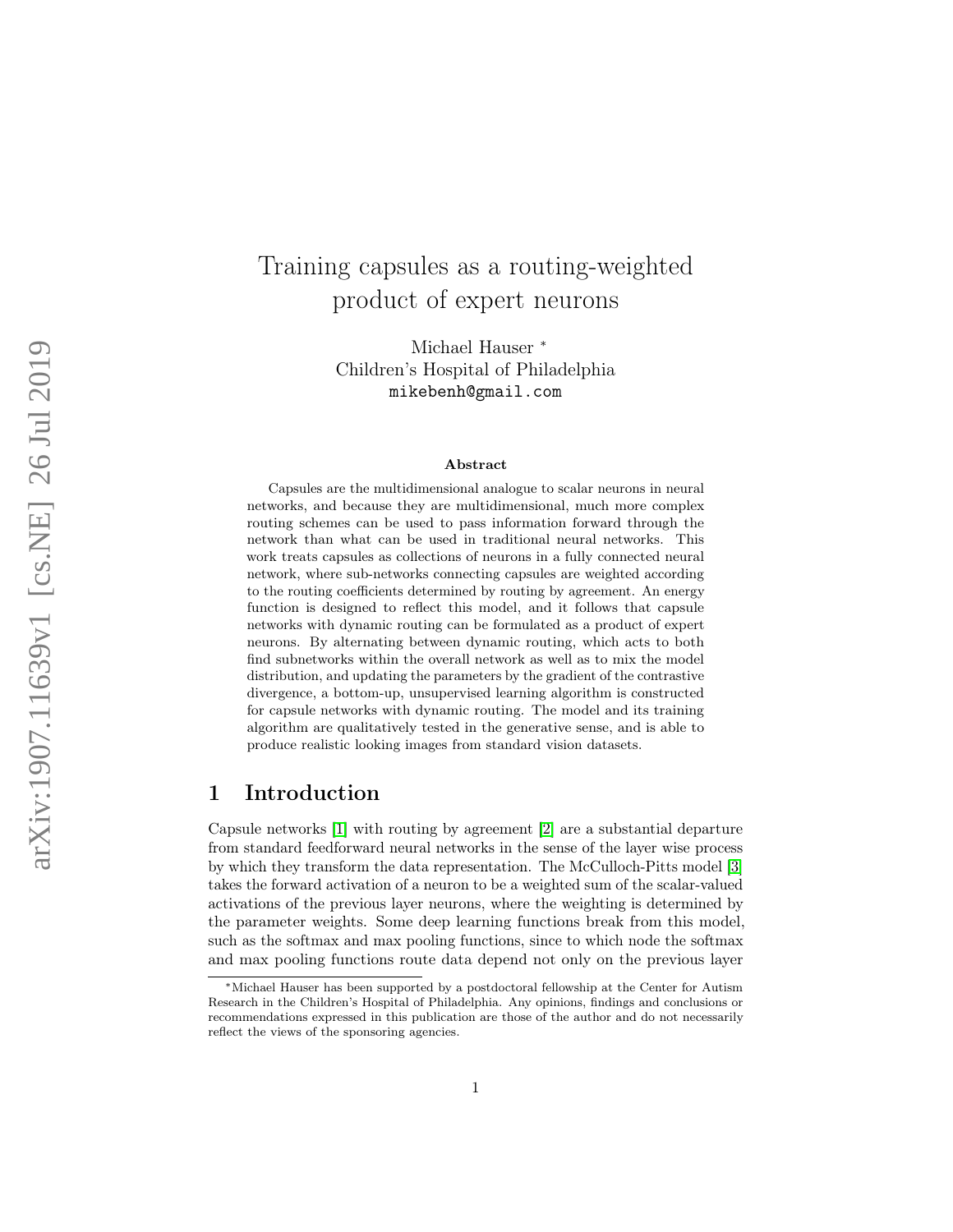activations, but on the activations of neurons in the current layer as well. Most feedforward deep learning systems, such as the original convolutional LeNet [\[4\]](#page-11-3), or its larger counterparts such as AlexNet [\[5\]](#page-11-4), are such that (i) they transform scalar values from neurons and (ii) the routing functions are either non existent or extremely simple.

Comparatively, capsule networks take the forward activation of a capsule to be vector valued [\[1\]](#page-11-0). One advantage of a vector valued capsule over a scalar valued neuron is that with a vector one can separate the activation of the capsule from what the capsule is representing. This is done by encoding the activation of the capsule into the magnitude of the vector, and the instantiation parameters for representing the object in the orientation of the vector.

A second advantage of vector valued capsules is that one can develop much more complex routing schemes to pass information forward through the network. With routing by agreement [\[2\]](#page-11-1), each vector is linearly mapped to another vector by a learned prediction matrix, and a weighted sum of these predicted vectors becomes the vector to be passed through a nonlinear activation, where the weights of the weighted sum are determined online by routing by agreement. This type of forward pass of information, or routing, is substantially different than the parameter-weighted sum of scalar activations of the McCulloch-Pitts model. It is different because the scalar routing weights determined by the routing by agreement is a complex nonlinear weighting of all of the next layer activations, whereas the McCulloch-Pitts model has no dependence on the next layer activations, the softmax function is a linear weighting of the next layer activations and the max pooling function is a simple nonlinear function of the next layer activations and discards a large amount of information.

Because capsule network models with dynamic routing are substantially different from neural network models in the sense described above, it isn't necessarily straight-forward to extend the learning algorithms that were designed for neural networks to capsule networks. Nevertheless, many of the neural network learning algorithms are quite general and can be extended to capsule networks without much modification, which has led to using backpropagation [\[6,](#page-11-5) [1,](#page-11-0) [2\]](#page-11-1) and expectation-maximization [\[7\]](#page-11-6) in capsule networks. Similarly, the unsupervised learning method of generative adversarial networks [\[8\]](#page-11-7) has been extended to capsule networks [\[9\]](#page-11-8), but this is built off of backpropagation [\[6\]](#page-11-5).

We build on these efforts by developing an unsupervised learning algorithm for capsule networks with routing by agreement. We do this by considering the capsule network with routing by agreement as a routing-weighted product of expert neurons [\[10,](#page-11-9) [11\]](#page-11-10). In this way collections of scalar valued neurons are grouped together to form vector valued capsules, and as capsules we can leverage the routing by agreement algorithm to dynamically route the information.

## 2 Algorithm review

Because the techniques developed in this paper are based substantially off of the mathematics and intuitions from both product of experts learning as well as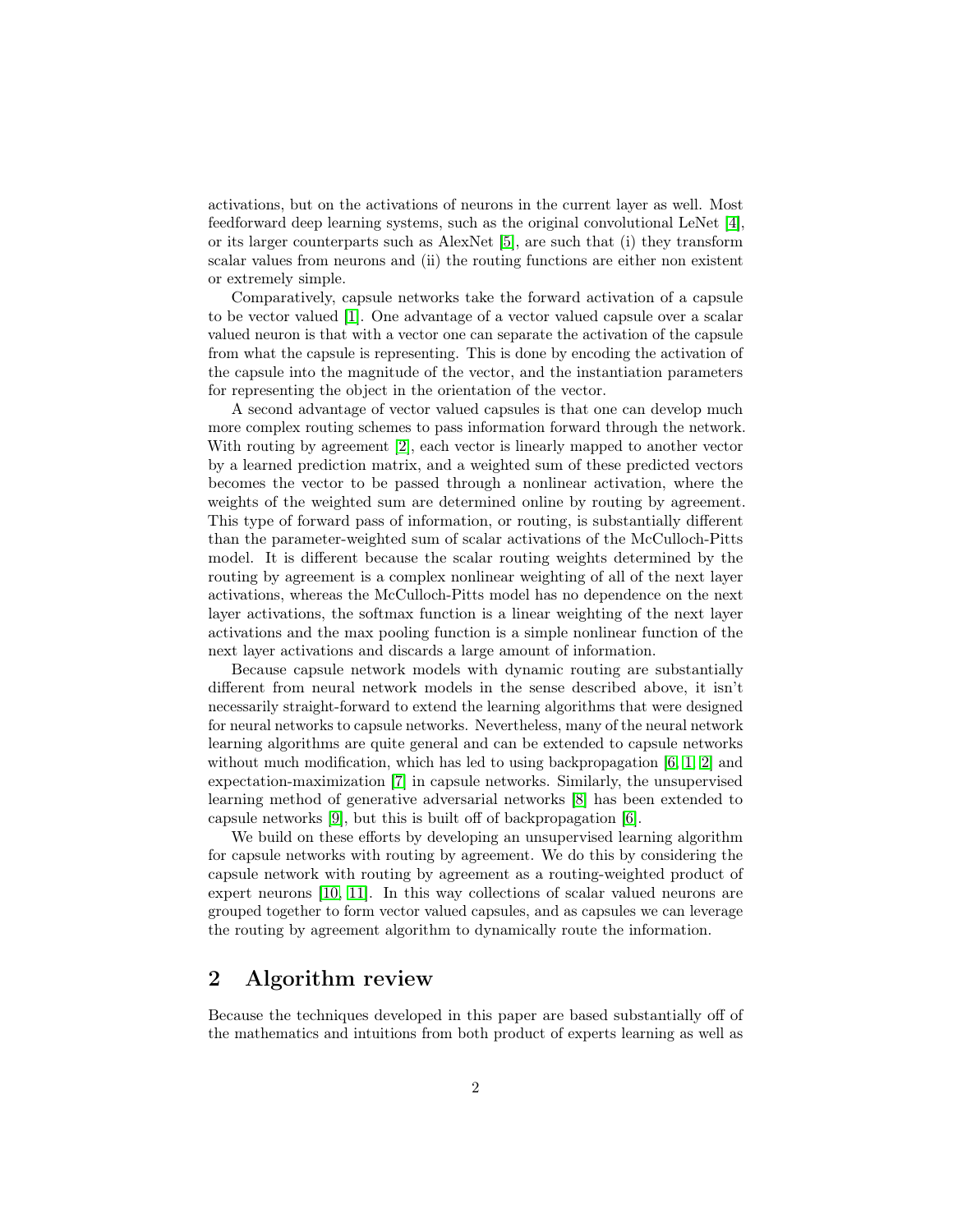routing by agreement, we will briefly review these techniques.

### 2.1 Product of experts learning

Product of experts models [\[10,](#page-11-9) [11,](#page-11-10) [12\]](#page-11-11) are in a way similar to mixture models, except one replaces the sum of the densities with a product of densities. The intuition is that mixture models act as logical or units since each component of the mixture model can alone say if the data belongs to the distribution or not, whereas a product of experts is analogous to logical and units, since any of the experts composing the product can exclude the data belonging to the distribution with a low-enough probability.

For models that distinguish between a visible layer and a hidden layer, where connections do not exist within each layer, only across layers, the energy of a certain configuration of visible and hidden binary neurons is defined as follows:

$$
E(v, h) = -\sum_{i,j} h_j w_{ij} v_i - \sum_i b_i v_i - \sum_j c_j h_j
$$
 (1)

With this, the probability for a configuration of visible and hidden units is  $p(v, h) = \frac{1}{Z} e^{-E(v, h)}$  where Z is the normalizing partition function. In the product of experts formulation, the density over the visible states, after marginalizing out the binary hidden states  $h_j$ , is given by

$$
p(v) = \sum_{h} p(v, h) = \frac{1}{Z} \sum_{h} e^{-E(v, h)}
$$
 (2)

It follows that the gradient of the log likelihood is given by

$$
\frac{\partial \log p}{\partial \Theta} (v|\Theta) = -\sum_{h} p(h|v) \frac{\partial E}{\partial \Theta} (v, h) + \sum_{v} p(v) \sum_{h} p(h|v) \frac{\partial E}{\partial \Theta} (v, h) \tag{3}
$$

On the right-hand side of this equation, the first term is the expectation of the gradient of the energy, with the expectation being over the true data density. The second term is the expectation of the gradient of the energy, with the expectation being over the data generated by the product of experts model itself. This then leads to the well known learning rule:

$$
\frac{\partial \log p}{\partial w_{ij}}\left(v|\Theta\right) = \langle v_i h_j \rangle_{\text{data}} - \langle v_i h_j \rangle_{\text{model}}
$$
\n(4)

Finding the model distribution requires mixing with the Markov chain generated by reconstructing the visible and hidden units to infinity. Instead, contrastive divergence [\[10\]](#page-11-9) minimizes the difference of (i) the KL divergence between the data and the model at infinity with (ii) the one-step Markov mixing and the model at infinity, which means the Markov chain only needs to go through one iteration for each gradient update.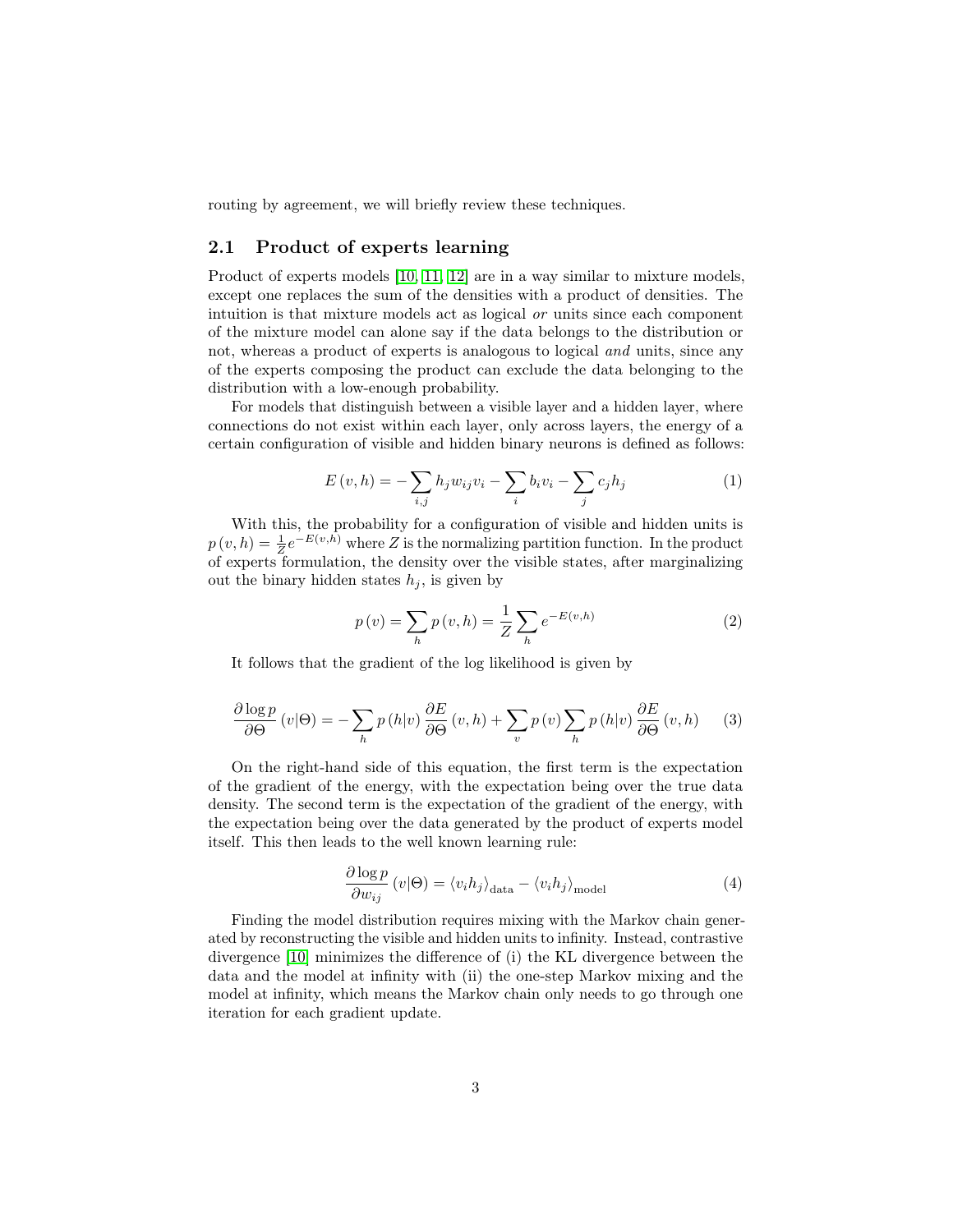#### 2.2 Routing by agreement in capsule networks

As mentioned earlier, capsule networks [\[1\]](#page-11-0) with routing by agreement [\[2\]](#page-11-1) are a substantial rethinking in the forward flow of information through the network, and this will be briefly reviewed.

At layer *l*, given a collection of vector-valued capsules  $x_i^{(l)}$  for  $i = 1, 2, ..., I$ and matrix-valued prediction maps  $W_{ij}^{(l)}$ , the pre-activation, vector-valued predicted capsule j from capsule i is  $z_{j|i}^{(l+1)} = W_{ij}^{(l)} \cdot x_i^{(l)}$ . We then take a weighted average of all of the predictions made at layer  $l$  to yield the final, pre-activation, vector-valued capsule j at layer  $l + 1$ , i.e.

$$
z_j^{(l+1)} = \sum_i c_{ij}^{(l)} W_{ij}^{(l)} \cdot x_i^{(l)}
$$
(5)

where the scalar-valued  $c_{ij}^{(l)}$ 's are determined by routing by agreement and  $\sum_i c_{ij}^{(l)} = 1$ . This is done for all capsules  $j = 1, 2, ..., J$  at layer  $l + 1$ .

Routing by agreement is an iterative procedure to re-weigh each of the individual predictions to yield a final prediction, of a similar flavor to boosting weak learners to yield a strong learner. If an individual prediction  $z_{i|i}^{(l+1)}$  $j|i}^{(i+1)}$  agrees well with the collective prediction  $z_j^{(l+1)}$ , then we would like to increase the *i* to *j* routing weight  $c_{ij}^{(l)}$ , whereas if they disagree we would like to decrease that same routing weight. Agreement has been measured as both the inner product [\[2\]](#page-11-1), as well as the cosine distance [\[7\]](#page-11-6), between the individual predictions and the squashed collective prediction. In this work we use the cosine distance.

The squashing function we use, from [\[2\]](#page-11-1), is defined as follows:

$$
\text{squash}\left(z_j^{(l+1)}\right) = \frac{\|z_j^{(l+1)}\|^2}{1 + \|z_j^{(l+1)}\|^2} \frac{z_j^{(l+1)}}{\|z_j^{(l+1)}\|} \tag{6}
$$

The intention of the squashing function is to scale the magnitude of  $z_j^{(l+1)}$ between 0 and 1 while keeping the orientation the same. We can then interpret capsule j is on if the magnitude of the squashing function is close to 1, and j is off if the magnitude is close to 0:

$$
P\left(j=\text{on}|x_1^{(l)},\ldots,x_I^{(l)}\right) = \|\text{squash}\left(z_j^{(l+1)}\right)\|
$$
\n<sup>(7)</sup>

Additionally, since the orientation is decoupled from the magnitude, a single capsule can fire over the entire range of input orientations, as compared to a neuron which can only fire under its one specific oriented input. These design feature allows the orientation to encode the instantiation parameters of the object that the capsule is representing, while the magnitude encodes whether the capsule is on or off. With a scalar valued neuron it is only possible to encode whether the neuron is on or off.

To aid in visualizing the routing process, Figure [1](#page-4-0) was made using the unsupervised learning algorithm developed in this paper. The 144 capsules on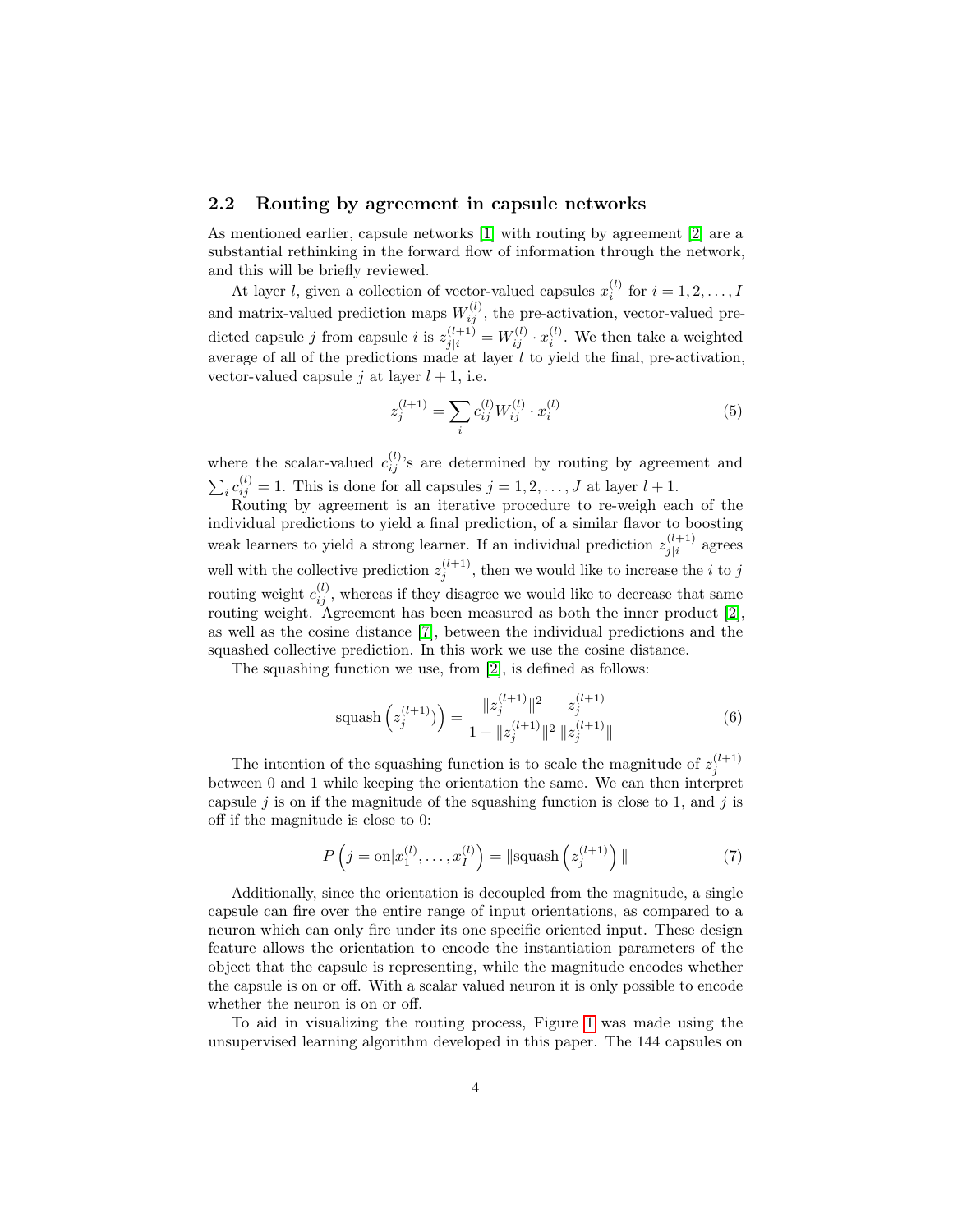<span id="page-4-0"></span>

Figure 1: Routing diagram between layers with 144 capsules at layer  $l$  and 10 capsules at layer  $l + 1$ . The rectangles represent capsules, and are color coded so that lighter colors represent low-probability activations while darker colors represent high-probability activations. Similarly, the edges connecting the rectangles are the routing coefficients  $c_{ij}^{(l)}$ 's, and for lighter edges there is a lower routing weight, while for darker edges there is a higher routing weight. This capsule network was trained on MNIST in the unsupervised way described in this paper.

the first layer are routed to 10 capsules on the second layer. Each of the first layer capsules are composed of 8 neurons while each of the second layer capsules are composed of 16 neurons. If the capsule has a magnitude close to 0 it is a lighter shade, while if it its magnitude is close to 1 it is a darker shade. Similarly the edge connections are the scalar valued routing weights  $c_{ij}^{(l)}$ 's, where light edges correspond to a weak routing weight while a dark edge corresponds to a strong routing weight. As a neural network each edge would be replaced by a fully connected  $8 \times 16$  matrix of edges for each of the matrix valued prediction maps  $W_{ij}^{(l)}$ .

## 3 Capsule networks as a product of expert neurons

This section develops the product of experts formulation of capsule networks. The model treats capsules as collections of neurons, and weights these collections of neurons across layers according to the dynamic routing between capsules algorithm.

Our intuition is that during optimization, alternating between routing by agreement and updating parameters, the model will be able to better learn to leverage the routing by agreement mechanism. This is how capsule networks with routing by agreement are trained with backpropagation, and so we are extending this intuition to product of experts learning. In both cases, the optimization procedure is a two step process.

1. With  $W_{ij}^{(l)}$ 's fixed, perform routing by agreement to determine the routing weights  $c_{ij}^{(l)}$ 's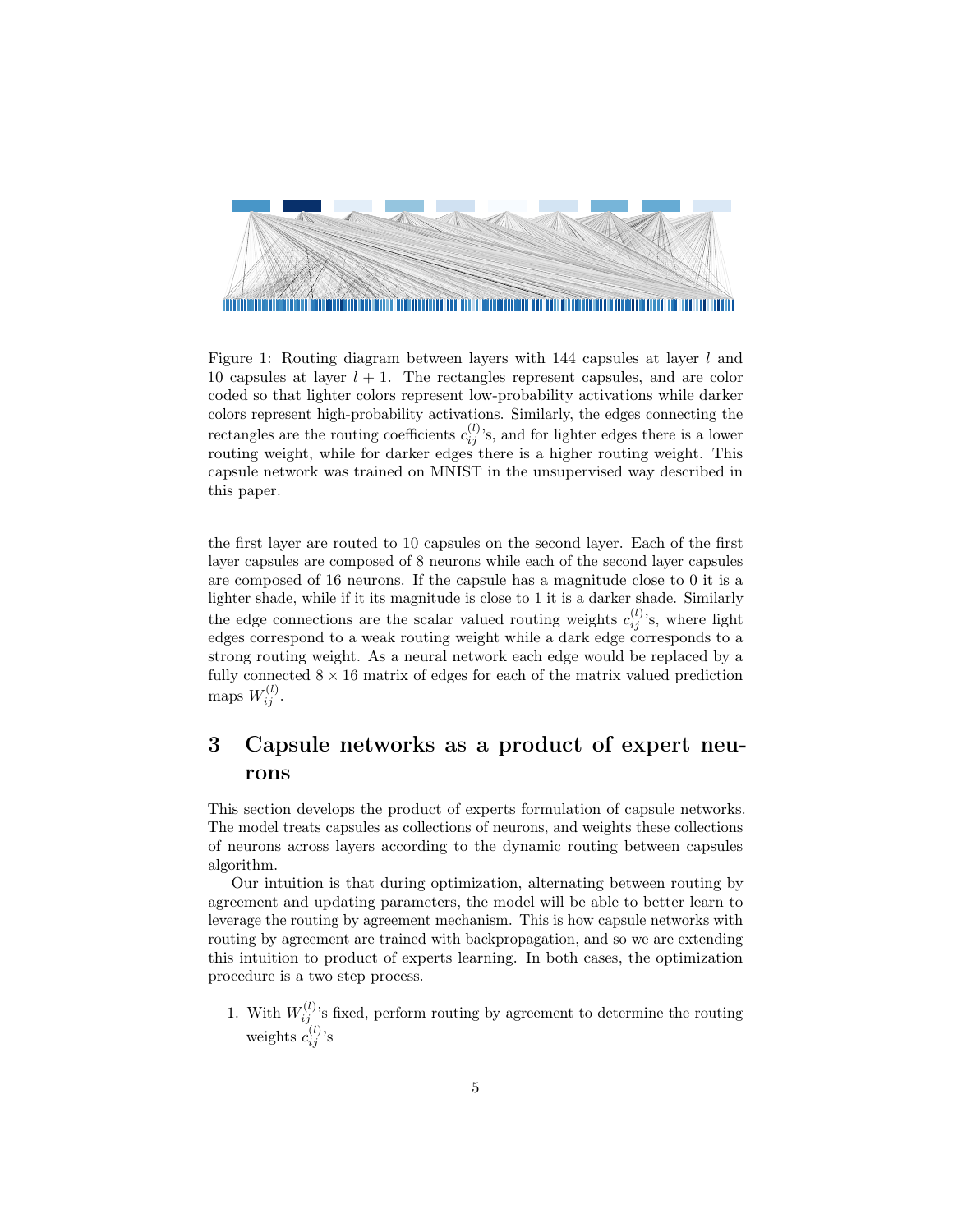2. With  $c_{ij}^{(l)}$ 's fixed, define the energy and update the parameter weights  $W_{ij}^{(l)} \leftarrow W_{ij}^{(l)} + \Delta W_{ij}^{(l)}$ 

For clarity, we sometimes write the individual, vector-valued capsule  $x_i^{(l)}$ i and  $x_j^{(l+1)}$  in terms of the scalar-valued neuron components  $x_{i,m}^{(l)}$  and  $x_{j,n}^{(l+1)}$ , as  $x_i^{(l)} = [x_{i,1}^{(l)}; x_{i,2}^{(l)}; \ldots; x_{i,M}^{(l)}]$  for an *M*-dimensional capsule at layer *l* and  $x_j^{(l+1)}$  =  $[x_{j,1}^{(l+1)};x_{j,2}^{(l+1)};\ldots;x_{j,N}^{(l+1)}]$  for an N-dimensional capsule at layer  $l+1$ . Similarly, we write the entire collection of capsules in layer l as  $x^{(l)} = [x_1^{(l)}, x_2^{(l)}, \dots, x_I^{(l)}]$  $\binom{l}{I}$ for *I*-many capsules in layer *l*, and  $x^{(l+1)} = [x_1^{(l+1)}, x_2^{(l+1)}, \dots, x_J^{(l+1)}]$  $\left[\begin{smallmatrix} 1 & +1 \\ J & \end{smallmatrix}\right]$  for J-many capsules in layer  $l + 1$ . We use i and m to index over layer l and j and n to index over layer  $l + 1$ , and we reserve the dot symbol  $\cdot$  for matrix-vector multiplication, as in  $W \cdot x$ .

#### <span id="page-5-1"></span>3.1 Routing-Weighted Product of Expert Neurons

Define the energy between vector-valued capsules  $x_i^{(l)}$  and  $x_j^{(l+1)}$ 

$$
E_{ij}\left(x_i^{(l)}, x_j^{(l+1)}\right) = -x_j^{(l+1)T} \cdot W_{ij}^{(l)} \cdot x_i^{(l)} \tag{8}
$$

With this, the total energy between layer l and  $l + 1$  is the sum over all possible combinations of these energies between capsules, weighted by the scalar routing weights  $c_{ij}^{(l)}$ 's that are determined by routing by agreement.

$$
E\left(x^{(l)}, x^{(l+1)}\right) = \sum_{i,j} c_{ij}^{(l)} E_{ij} \left(x_i^{(l)}, x_j^{(l+1)}\right)
$$
(9)

Defined in this way, the significance of the routing coefficients  $c_{ij}^{(l)}$ 's act to weigh the energy between capsules  $i$  and  $j$ . If a capsule is understood as being a collection of neurons, then this is a routing-weighted energy between the  $i^{th}$ collection of neurons at layer l and the  $j<sup>th</sup>$  collection of neurons at layer  $l + 1$ , given by  $E_{ij}\left(x_i^{(l)}, x_j^{(l+1)}\right) = \sum_{m,n} x_{j,n}^{(l+1)} W_{ij,mn}^{(l)} x_{i,m}^{(l)}$ .

The intuition is that, between capsules  $i$  and  $j$ , the routing coefficients will increase the energy of the sub-networks that route to each other, and decrease the energy of the sub-networks that do not route to each other.

Following the scalar product of experts formulation, we have the total probability is

$$
P\left(x^{(l)}, x^{(l+1)}\right) = \frac{1}{Z}e^{-E\left(x^{(l)}, x^{(l+1)}\right)}\tag{10}
$$

<span id="page-5-0"></span>where  $Z$  is the normalizing partition function. This can be written as a routingweighted product of expert neurons:

$$
P\left(x^{(l)}, x^{(l+1)}\right) = \frac{1}{Z} \Pi_j \Pi_n \exp\left(\sum_i c_{ij}^{(l)} \sum_m x_{j,n}^{(l+1)} W_{ij,mn}^{(l)} x_{i,m}^{(l)}\right) \tag{11}
$$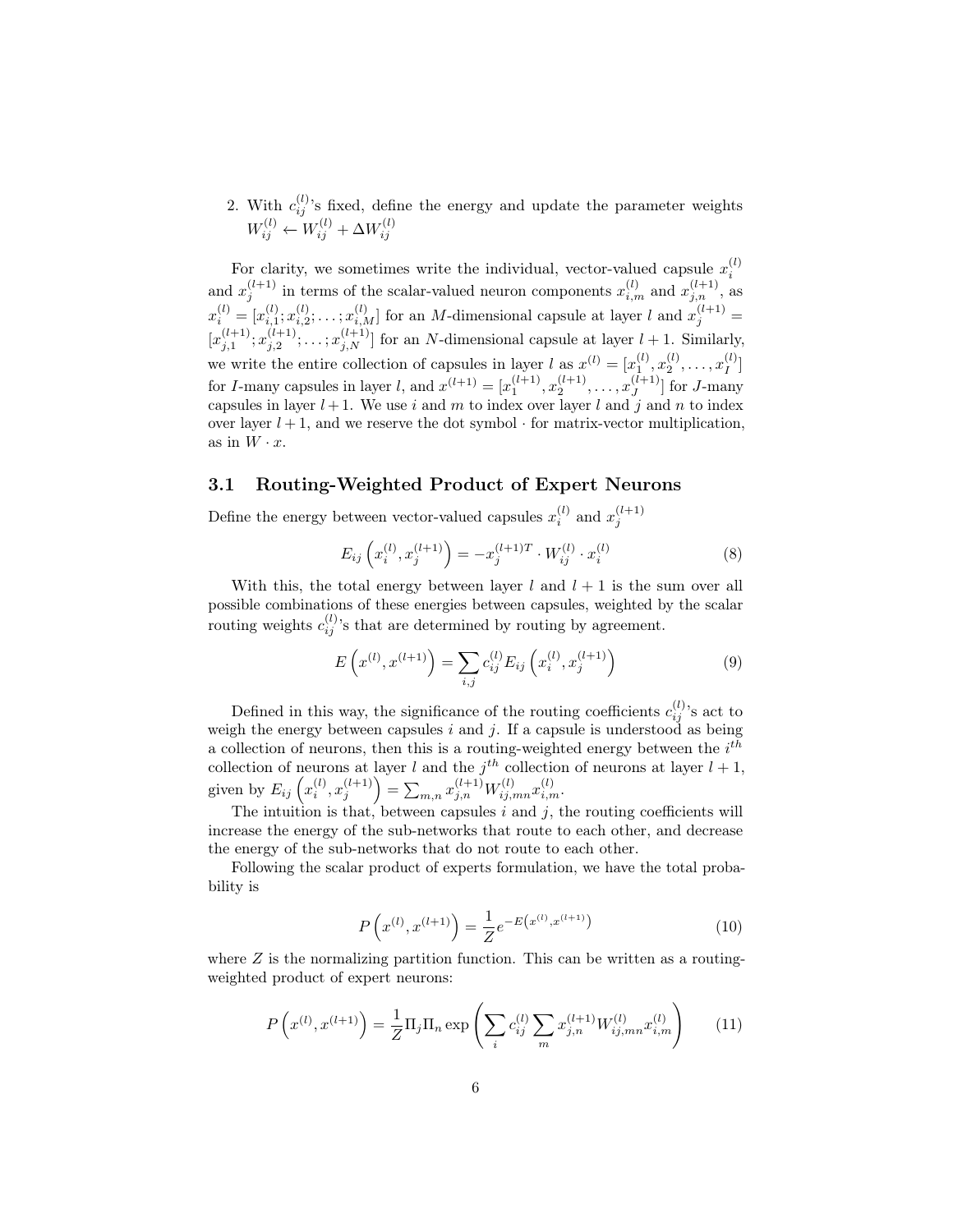In vector notation, Equation [11](#page-5-0) is equivalent to

$$
P\left(x^{(l)}, x^{(l+1)}\right) = \frac{1}{Z} \Pi_j \exp\left(\sum_i c_{ij}^{(l)} x_j^{(l+1)T} \cdot W_{ij}^{(l)} \cdot x_i^{(l)}\right) \tag{12}
$$

Vector notation has the advantage that it makes clear the capsule organization of the collections of neurons, and how it relates to routing by agreement. We marginalize over the hidden states with  $P(x^{(l)}) = \sum_{x^{(l+1)}} P(x^{(l)}, x^{(l+1)})$  to yield the visible state distribution:

$$
P\left(x^{(l)}\right) = \frac{1}{Z}\Pi_j \left[1 + \exp\left(\sum_i c_{ij}^{(l)} W_{ij}^{(l)} \cdot x_i^{(l)}\right)\right]
$$
(13)

<span id="page-6-0"></span>We can now perform inference for Gibb's sampling as  $P\left(x_{j,n}^{(l+1)}=1|x^{(l)}\right)=$  $\frac{1}{1+\exp\left(-\sum_i c_{ij}^{(l)}\sum_m W_{ij,mn}^{(l)}x_{i,m}^{(l)}\right)}$ , or in vector notation:  $\sqrt{ }$  $(l+1)$ (l)  $\setminus$ 1

$$
P\left(x_j^{(l+1)} = 1|x^{(l)}\right) = \frac{1}{1 + \exp\left(-\sum_i c_{ij}^{(l)} W_{ij}^{(l)} \cdot x_i^{(l)}\right)}
$$
(14)

<span id="page-6-1"></span>In the reverse direction the analogous equation is:

$$
P\left(x_i^{(l)} = 1|x^{(l+1)}\right) = \frac{1}{1 + \exp\left(-\sum_j c_{ij}^{(l)} W_{ij}^{(l)T} \cdot x_j^{(l+1)}\right)}
$$
(15)

where  $W_{ij}^{(l)T}$  is the matrix-transpose of  $W_{ij}^{(l)}$ , and is not the same thing as  $W_{ji}^{(l)}$ . Subtleties regarding Equations [14](#page-6-0) and [15](#page-6-1) deserve discussion. In routing by agreement, the individual capsule  $i$  makes its prediction about capsule  $j$ as  $z_{j|i}^{(l+1)} = W_{ij}^{(l)} \cdot x_i^{(l)}$ , and then the routing-weighted average with the other predictions about j from each of the *i*'s is taken, yielding  $z_j^{(l+1)} = \sum_i c_{ij}^{(l)} z_{j|i}^{(l+1)}$  $\frac{(i+1)}{j|i},$ where the weighted average is over the routing weights  $c_{ij}^{(l)}$ 's such that  $\sum_i c_{ij}^{(l)} = 1$ .

In this way, Equation [14](#page-6-0) is the sigmoid activation of this routing-weighted capsule prediction, where the sigmoid nonlinearity acts element-wise, and the value of each dimension is independent of the values of the other dimensions. This is in comparison to the squashing nonlinearity used during the routing by agreement, where the values of each dimension are dependent on the values of the other dimensions, to ensure that the vector is only scaled without changing its orientation.

Interpretting Equation [15](#page-6-1) in a similar way suggests that capsule  $x_i^{(l+1)}$  is j making its prediction for the layer below as  $z_{i|j}^{(l)} = W_{ij}^{(l)T} \cdot x_j^{(l+1)}$ , and then keeping the same routing weights  $c_{ij}^{(l)}$ 's to give  $z_i^{(l)} = \sum_j c_{ij}^{(l)} z_{i|j}^{(l)}$  $i_{j}^{(i)}$ . This is not a proper weighted average since  $\sum_i c_{ij}^{(l)} = 1$ , whereas the weighted sum is over the  $j$ 's, as opposed to the  $i$ 's. It is not straightforward to use a different set of routing weights  $e_{ji}^{(l+1)}$  such that  $\sum_j e_{ji}^{(l+1)} = 1$ , because this would mean having a different energy function for the forwards and backwards passes.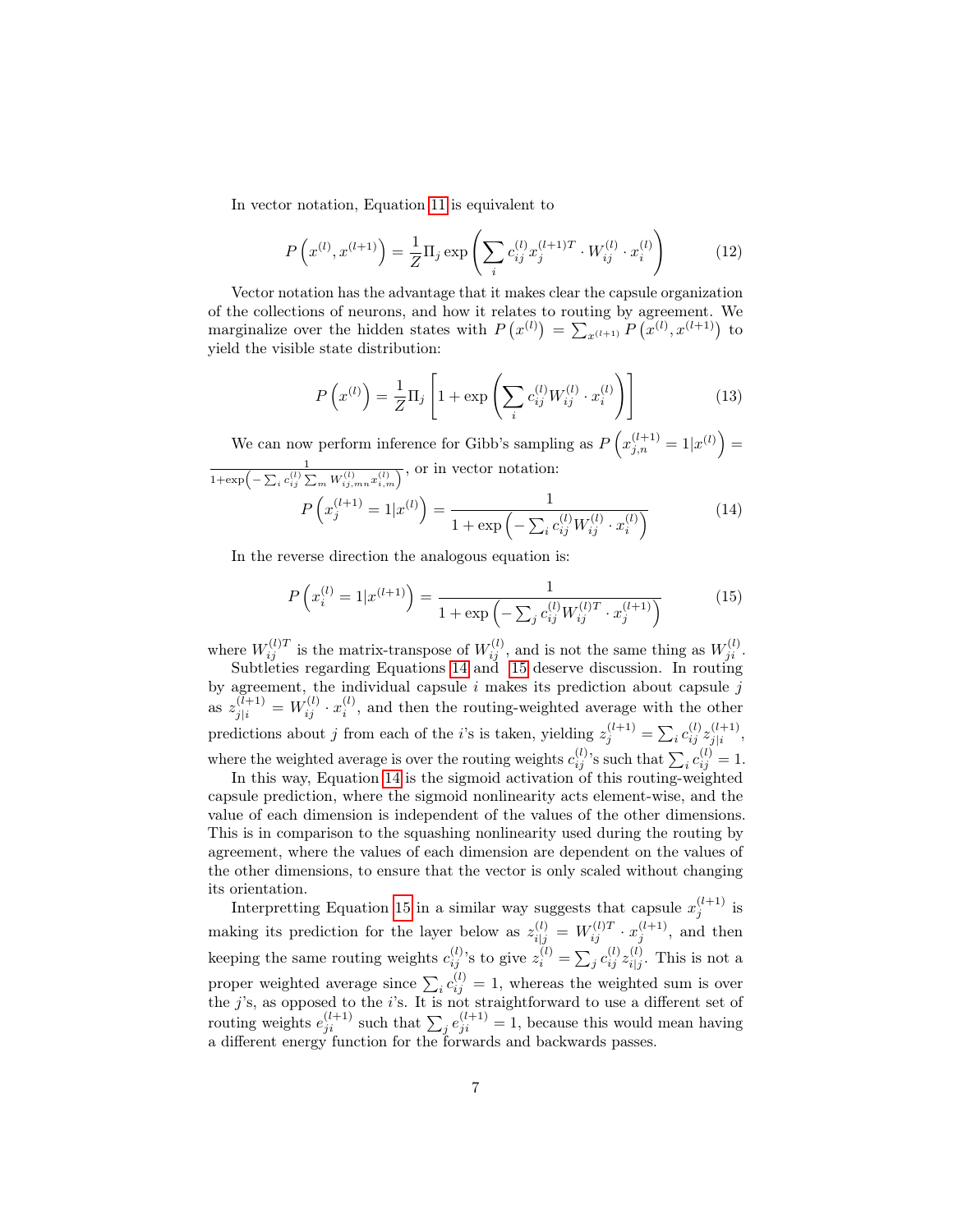Since we divide the optimization procedure into two steps these are not issues, just as is the case when using backpropagation with routing by agreement. The first step uses the capsule structure of the network to perform routing by agreement in order to decide how to weigh pairs of capsules  $i$  and  $j$ . The second step ignores the capsule structure of the network, except for the fact that it weighs the  $i^{th}$  group of neurons in layer l with the  $j^{th}$  group of neurons in layer  $l+1$  by  $c_{ij}^{(l)}$ . In this way Equations [14](#page-6-0) and [15](#page-6-1) can be viewed as groups of neurons in one layer inferring activations about groups of neurons in another layer.

#### 3.2 Gradient of the log-likelihood

To optimize the log-likelihood, we take the following gradient:

$$
\frac{\partial}{\partial W_{ij}^{(l)}} \log P\left(x^{(l)}\right) = \sum_{x_j^{(l+1)}} P\left(x_j^{(l+1)} | x_i^{(l)}\right) \frac{\partial E_{ij}}{\partial W_{ij}^{(l)}} \left(x_i^{(l)}, x_j^{(l+1)}\right) \n- \sum_{x_i^{(l)}} P\left(x_i^{(l)}\right) \sum_{x_j^{(l+1)}} P\left(x_j^{(l+1)} | x_i^{(l)}\right) \frac{\partial E_{ij}}{\partial W_{ij}^{(l)}} \left(x_i^{(l)}, x_j^{(l+1)}\right) \tag{16}
$$

where we used the fact that  $\frac{\partial E}{\partial W_{ij}^{(l)}} = \sum_{i'j'} \frac{\partial E_{i'j'}}{\partial W_{ij}^{(l)}} = \frac{\partial E_{ij}}{\partial W_{ij}^{(l)}}$  $\frac{\partial E_{ij}}{\partial W_{ij}^{(l)}}$ . The gradient of the energy has a simple form:

$$
\frac{\partial E_{ij}}{\partial W_{ij}^{(l)}} \left( x^{(l)}, x^{(l+1)} \right) = c_{ij}^{(l)} x_j^{(l+1)T} x_i^{(l)} \tag{17}
$$

We now have the update rule for the parameter weights:

$$
\frac{\partial}{\partial W_{ij}^{(l)}} \log P\left(x^{(l)}\right) = c_{ij}^{(l)} \left( \langle x_i^{(l)} x_j^{(l+1)} \rangle_{\text{data}} - \langle x_i^{(l)} x_j^{(l+1)} \rangle_{\text{model}} \right) \tag{18}
$$

We see that without routing by agreement, this update rule would be identical to the RBM update rule. With routing by agreement, this tells us that the parameters are updated proportionally to the routing weights  $c_{ij}^{(l)}$ 's. This means that the routing weights appear in two ways, one in determining the forward/backward sampling of  $x_j^{(l+1)} = \sigma\left(\sum_i c_{ij}^{(l)} W_{ij}^{(l)} \cdot x_i^{(l)}\right)$ , and second in proportionally weighing the parameter updates.

As is well known, estimating the model distribution requires sampling the Markov chain to infinity. Instead we minimize the contrastive divergence [\[10\]](#page-11-9), and so we only run the Markov chain for a single iteration.

## 4 Experiments

This section details the experiments conducted, training the capsule networks in the unsupervised ways described in the preceding section. The network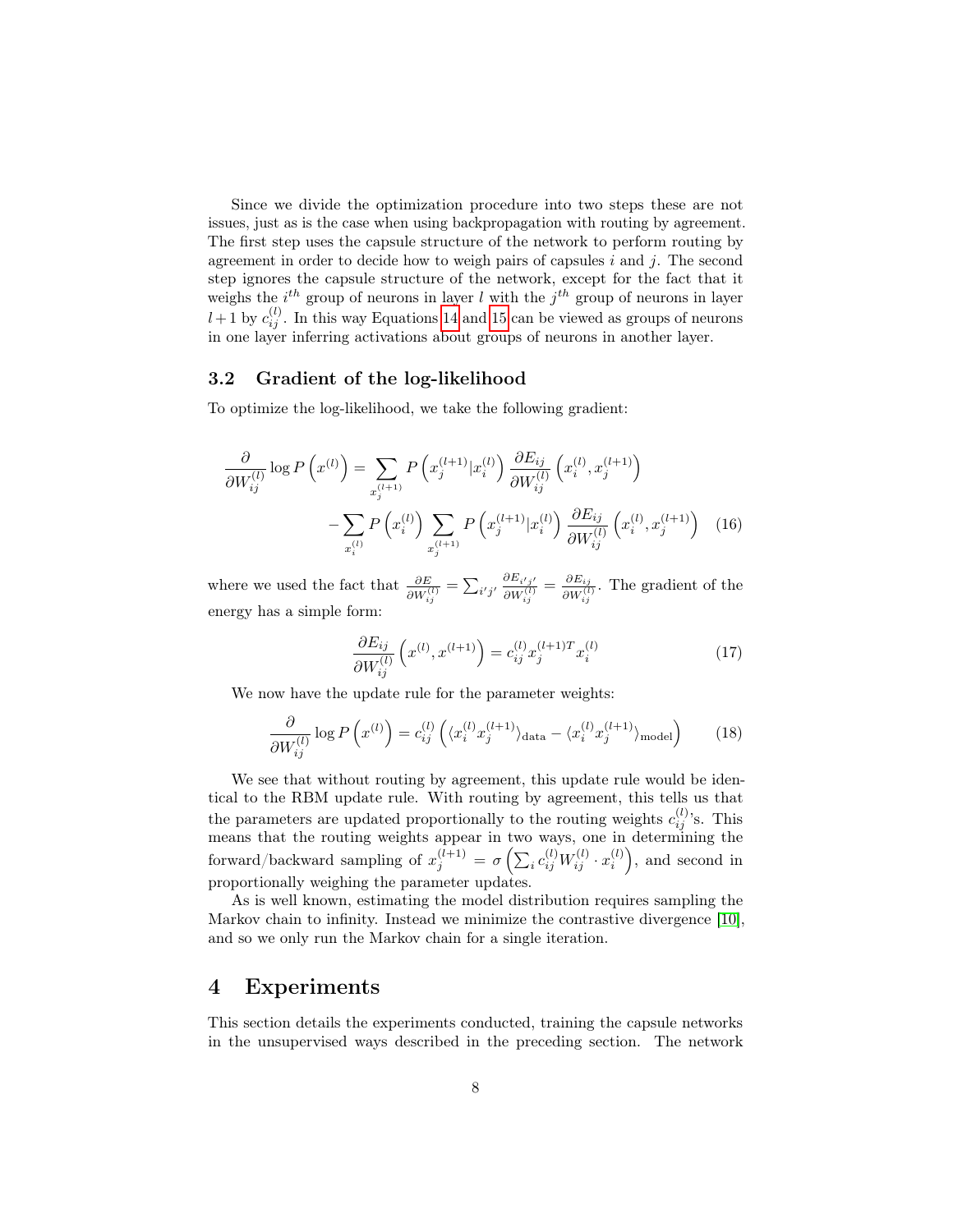<span id="page-8-0"></span>

Figure 2: The network architecture used for the experiments. First the autoencoding convolutional network is trained to learn the filter weights. Once this is complete, those weights are held fixed and we train the capsule network as a product of expert neurons by feeding the data through the convolutional encoder. Finally for testing, we randomly sample points from a 16-dimensional, zero mean, unit variance Gaussian, run these points through routing by agreement in reverse, and then finally through the convolutional decoder to produce the image.

diagram can be seen in Figure [2.](#page-8-0) In all experiments, we use an autoencoding convolutional neural network [\[13\]](#page-11-12), with dropout [\[14\]](#page-12-0), to learn the first two layers of filters in an unsupervised way. We denote filter bank sizes by [height, width, channels-in, channels-out]. The first filter bank is of size  $[9, 9, 1, 128]$  for grey-scale or  $[9, 9, 3, 128]$  for rgb, followed by a Leaky ReLU activation, while the second filter bank is  $[9, 9, 128, 128]$  followed by a sigmoid activation. We use a sigmoid for the second hidden layer activation because we want to map the data between 0 and 1 to match the energy model's sigmoids. For the decoder, first we use a Leaky Relu, and then a sigmoid; this sigmoid is to map the pixel intensities between 0 and 1.

Once the autoencoder has been sufficiently trained, we fix these filter weights and next train the capsule network as a product of expert neurons. The 128 channel hidden layer is reshaped to  $6 \times 6 \times 128/8 = 576$  capsules, each having 8 dimensions. These are then mapped to 20 capsules, each having 16 dimensions, by  $x_j^{(l+1)} = \sigma\left(\sum_i c_{ij}^{(l)} W_{ij}^{(l)} \cdot x_i^{(l)}\right)$ , and in reverse  $x_i^{(l)} = \sigma\left(\sum_j c_{ij}^{(l)} W_{ij}^{(l)T} \cdot x_j^{(l+1)}\right)$ with the  $c_{ij}^{(l)}$ 's fixed from the forward pass of the routing by agreement. All updates use sgd with momentum, learning rate decay, an  $\ell_2$  regularization on the weights and is implemented in TensorFlow [\[15\]](#page-12-1). On a single gpu it takes about 30-60 minutes to train, depending on the dataset.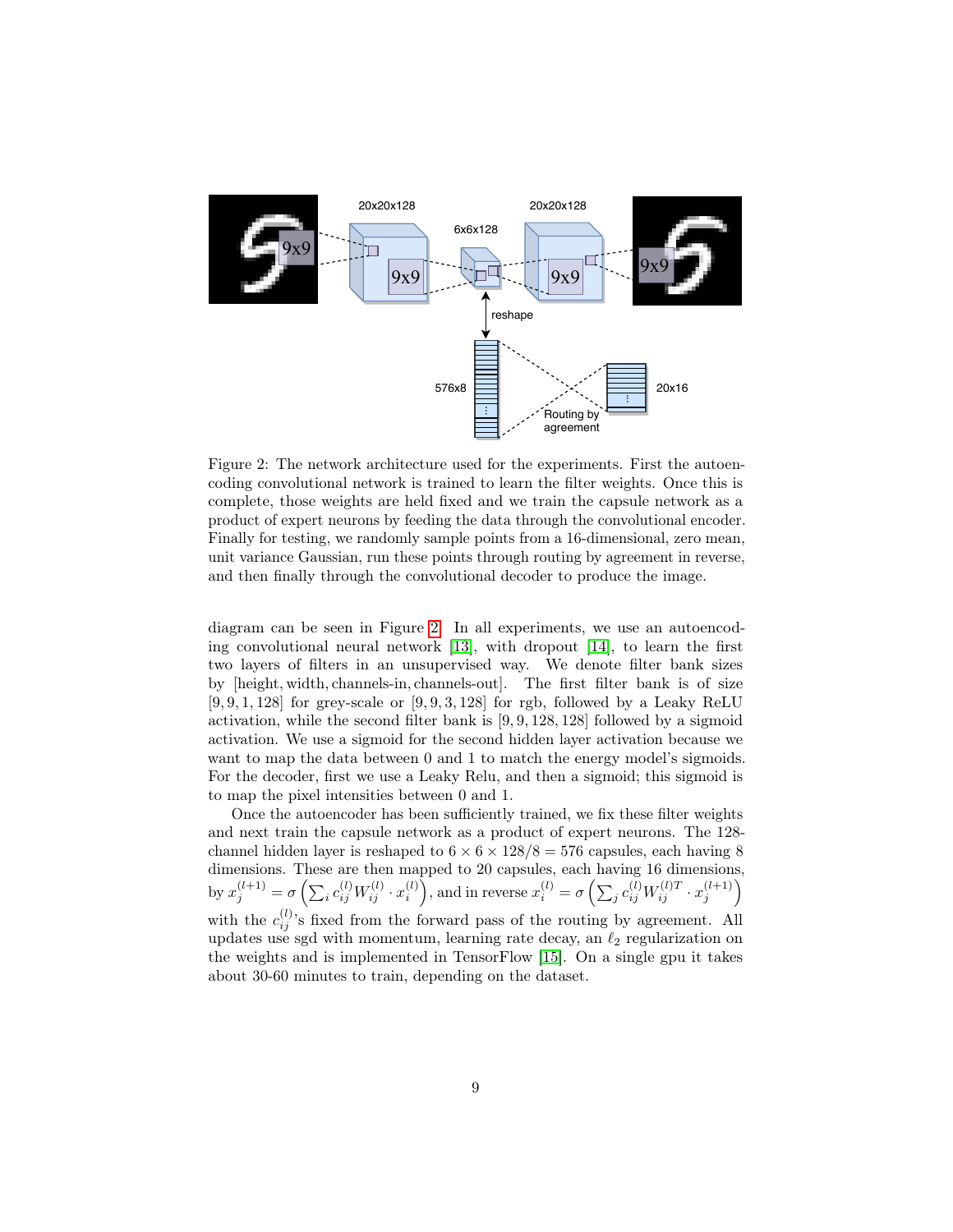#### 4.1 Routing-Weighted Product of Expert Neurons

Results generated from the routing-weighted product of expert neurons model of Section [3.1](#page-5-1) can be seen in Figure [3.](#page-10-0) For each of the 20 hidden layer capsules, four points are randomly sampled from a 16-dimensional, zero mean, unit variance Gaussian, and then fed into a sigmoid function. All hidden layer capsules are set to 0 except for one, which is assigned this random sigmoided 16-dimensional point. The network is then run in reverse, from the hidden layer to the input, where capsules are routed according to  $z_i^{(l)} = \sum_j c_{ij}^{(l)} W_{ij}^{(l)T} \cdot x_j^{(l+1)}$ , where the  $c_{ij}^{(l)}$ 's are determined by routing by agreement, but are normalized along the  $l^{th}$ -layer, i.e.  $\sum_i c_{ij}^{(l)} = 1$ . In this manner, this then acts as an unsupervised, generative model, creating the  $4 \times 20$  images of Figure [3.](#page-10-0) It is noted that these  $4 \times 20$  random points were sampled together from the Gaussian, and so these are not cherry picked examples.

Each capsule seems to learn specific objects in this unsupervised setting. For example on MNIST, capsules seems to learn digits of different widths, angles and thicknesses. Nearly all of the capsules seem to have dimensions that correspond to the thickness of the digit. Interestingly, other dimensions are sometimes seen to extend strokes in different ways. For example, one of the capsules extends 9's to 8's by adding a stroke in the bottom left, as well as extends 9's to 4's by eliminating the stroke on the top.

## 5 Conclusions

This work develops a formulation of capsule networks as a weighted product of expert neurons, where the energy connecting two capsules is weighted proportionally by the routing coefficients from the routing by agreement mechanism. This contributes to the effort of further developing capsule networks by developing a new unsupervised training algorithm specifically designed for capsule networks that can build capsule networks from the ground up in an unsupervised way. Initial results on MNIST, Fashion-MNIST and CIFAR suggest that this learning procedure retains the attractive attributes of capsule networks, namely their ability to represent an object's instantiation parameters in the orientation of the vector, in the developed unsupervised setting.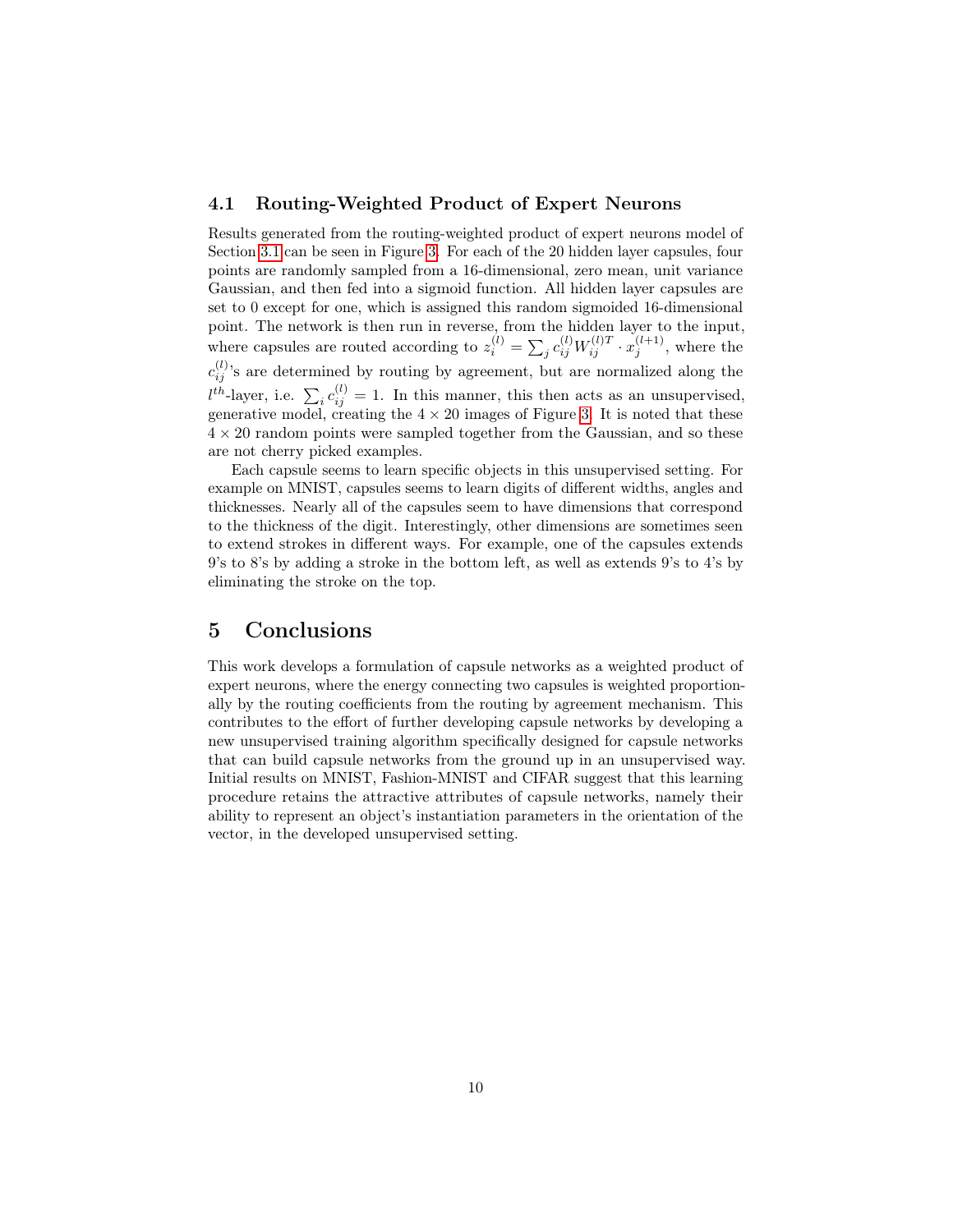<span id="page-10-0"></span>

#### (c) CIFAR10

Figure 3: Images created by the unsupervised, routing-weighted product of expert neurons model. For each model, all of the 80 images were sampled together so these are not cherry picked examples. Each column is one of the twenty hidden layer capsules, while the four rows are four random samplings for that 16-dimensional capsule. It is seen that individual capsules learn specific objects in this unsupervised setting, and different samples drawn from these capsules, i.e. different instatiation parameters, yield changes in the object. For example in MNIST these instantiation dimensions yield changes in stroke thickness, angles and lengths, while in Fashion-MNIST they can transform dimensions such as sleeve length.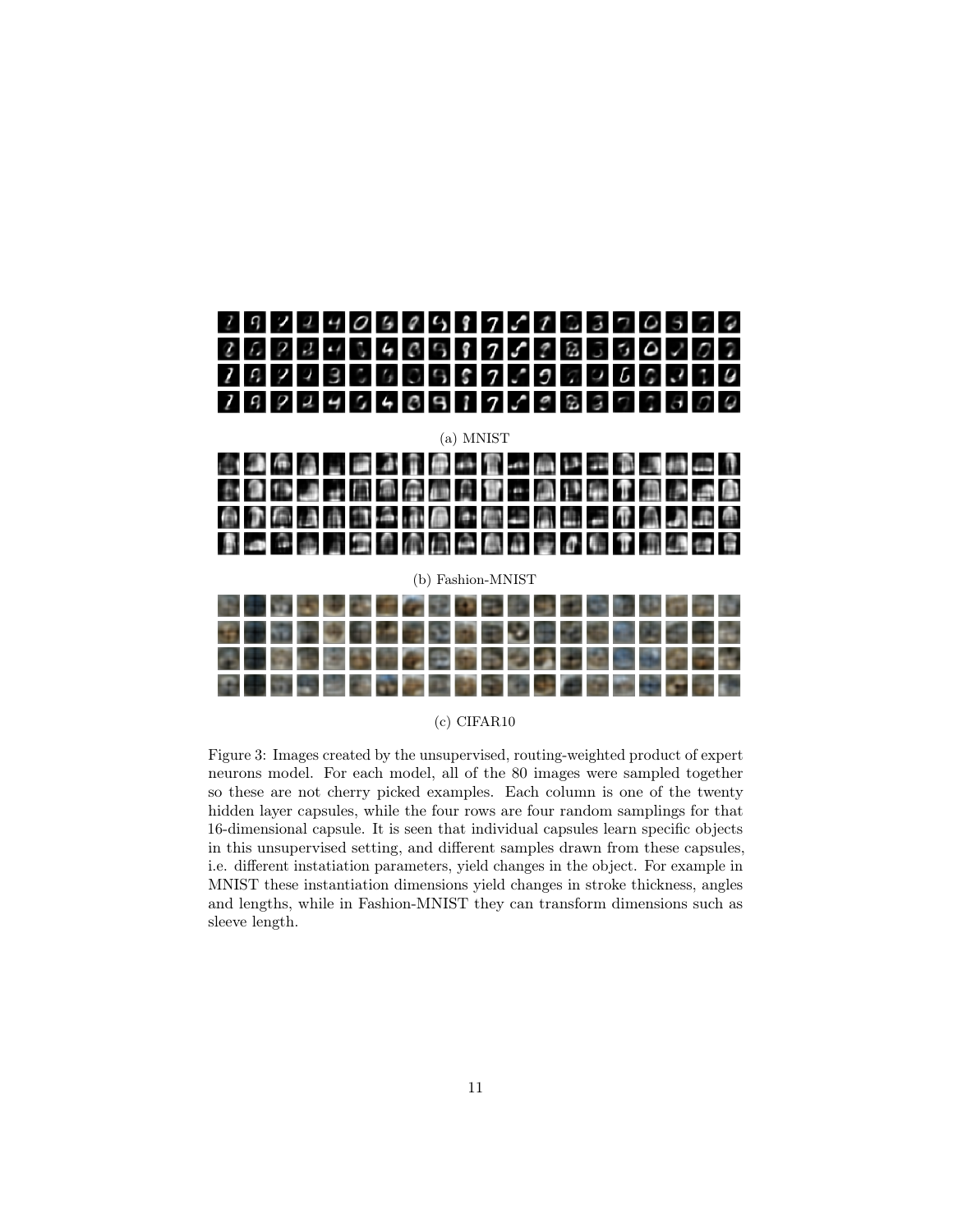## References

- <span id="page-11-0"></span>[1] Geoffrey E Hinton, Alex Krizhevsky, and Sida D Wang. Transforming auto-encoders. In International Conference on Artificial Neural Networks, pages 44–51. Springer, 2011.
- <span id="page-11-1"></span>[2] Sara Sabour, Nicholas Frosst, and Geoffrey E Hinton. Dynamic routing between capsules. In Advances in neural information processing systems, pages 3856–3866, 2017.
- <span id="page-11-2"></span>[3] Warren S McCulloch and Walter Pitts. A logical calculus of the ideas immanent in nervous activity. The bulletin of mathematical biophysics, 5(4):115–133, 1943.
- <span id="page-11-3"></span>[4] Yann LeCun, Léon Bottou, Yoshua Bengio, Patrick Haffner, et al. Gradientbased learning applied to document recognition. Proceedings of the IEEE, 86(11):2278–2324, 1998.
- <span id="page-11-4"></span>[5] Alex Krizhevsky, Ilya Sutskever, and Geoffrey E Hinton. Imagenet classification with deep convolutional neural networks. In Advances in neural information processing systems, pages 1097–1105, 2012.
- <span id="page-11-5"></span>[6] David E Rumelhart, Geoffrey E Hinton, and Ronald J Williams. Learning internal representations by error propagation. Technical report, California Univ San Diego La Jolla Inst for Cognitive Science, 1985.
- <span id="page-11-6"></span>[7] Geoffrey E Hinton, Sara Sabour, and Nicholas Frosst. Matrix capsules with em routing. 2018.
- <span id="page-11-7"></span>[8] Ian Goodfellow, Jean Pouget-Abadie, Mehdi Mirza, Bing Xu, David Warde-Farley, Sherjil Ozair, Aaron Courville, and Yoshua Bengio. Generative adversarial nets. In Advances in neural information processing systems, pages 2672–2680, 2014.
- <span id="page-11-8"></span>[9] Ayush Jaiswal, Wael AbdAlmageed, Yue Wu, and Premkumar Natarajan. Capsulegan: Generative adversarial capsule network. In Proceedings of the European Conference on Computer Vision (ECCV), pages 0–0, 2018.
- <span id="page-11-9"></span>[10] Geoffrey E Hinton. Training products of experts by minimizing contrastive divergence. Neural computation, 14(8):1771–1800, 2002.
- <span id="page-11-10"></span>[11] Max Welling, Michal Rosen-Zvi, and Geoffrey E Hinton. Exponential family harmoniums with an application to information retrieval. In Advances in neural information processing systems, pages 1481–1488, 2005.
- <span id="page-11-11"></span>[12] Asja Fischer and Christian Igel. An introduction to restricted boltzmann machines. In iberoamerican congress on pattern recognition, pages 14–36. Springer, 2012.
- <span id="page-11-12"></span>[13] Matthew D Zeiler, Dilip Krishnan, Graham W Taylor, and Robert Fergus. Deconvolutional networks. In Cvpr, volume 10, page 7, 2010.